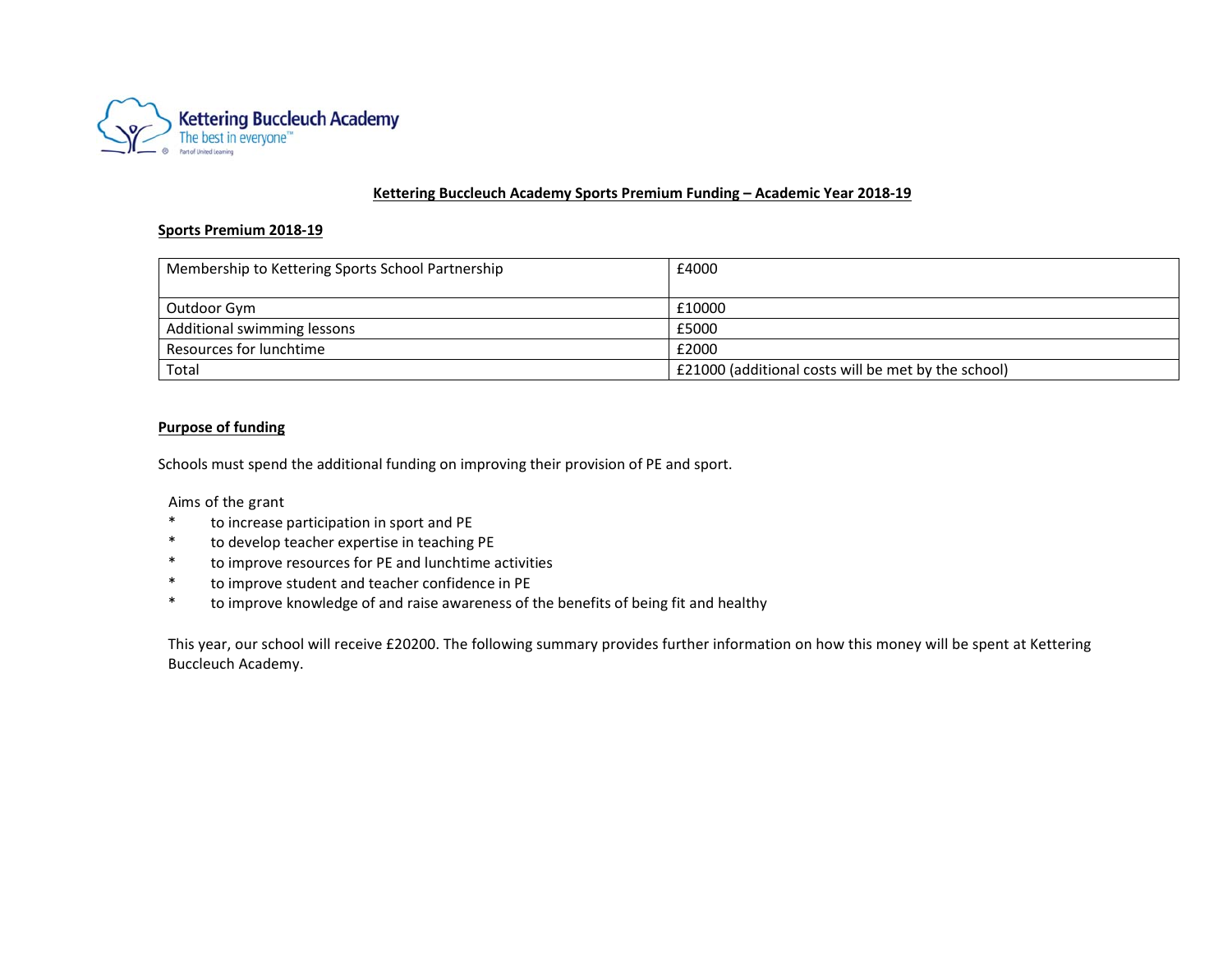

| <b>Primary PE &amp;</b>                                                                                | School/focus                                                                                                                                                  | <b>Actions to achieve</b>                                                                                                                      | <b>Responsibility</b> | <b>Planned</b> | <b>Actual</b>  | Summary of   | Sustainability/Next |
|--------------------------------------------------------------------------------------------------------|---------------------------------------------------------------------------------------------------------------------------------------------------------------|------------------------------------------------------------------------------------------------------------------------------------------------|-----------------------|----------------|----------------|--------------|---------------------|
| <b>Sport Premium</b>                                                                                   | planned impact                                                                                                                                                |                                                                                                                                                |                       | <b>Funding</b> | <b>Funding</b> | evidence and | <b>Steps</b>        |
| <b>Key Outcome</b><br>Indicator                                                                        | on pupils                                                                                                                                                     |                                                                                                                                                |                       |                |                | impact       |                     |
| To improve<br>resources for<br>PE and<br>lunchtime<br>activities                                       | To improve<br>health and<br>fitness of pupils<br>during<br>recreational<br>time by<br>installing an<br>outdoor gym                                            | Obtain a quote for the gym<br>and also enquire about the<br>installation costs                                                                 | <b>SC</b>             | £10000         |                |              |                     |
| To improve<br>knowledge of<br>and raise<br>awareness of<br>the benefits of<br>being fit and<br>healthy | To ensure that<br>more pupils<br>have the<br>opportunity to<br>learn to swim.<br>(swimming<br>lessons will<br>now be offered<br>much earlier)                 | MM to organise the<br>additional swimming<br>sessions for year 2 and 3                                                                         | MM/SC                 | £5000          |                |              |                     |
| Increased<br>participation in<br>competitive<br>sports                                                 | Membership to<br>Kettering<br><b>Schools Sports</b><br>Partnership will<br>ensure that<br>there are more<br>opportunities<br>for our children<br>to engage in | Identify<br>tournaments/competitions<br>being offered through<br><b>KSSP</b><br>Link any tournaments to<br>the units/scheme being<br>delivered | SC/AM                 | £4000          |                |              |                     |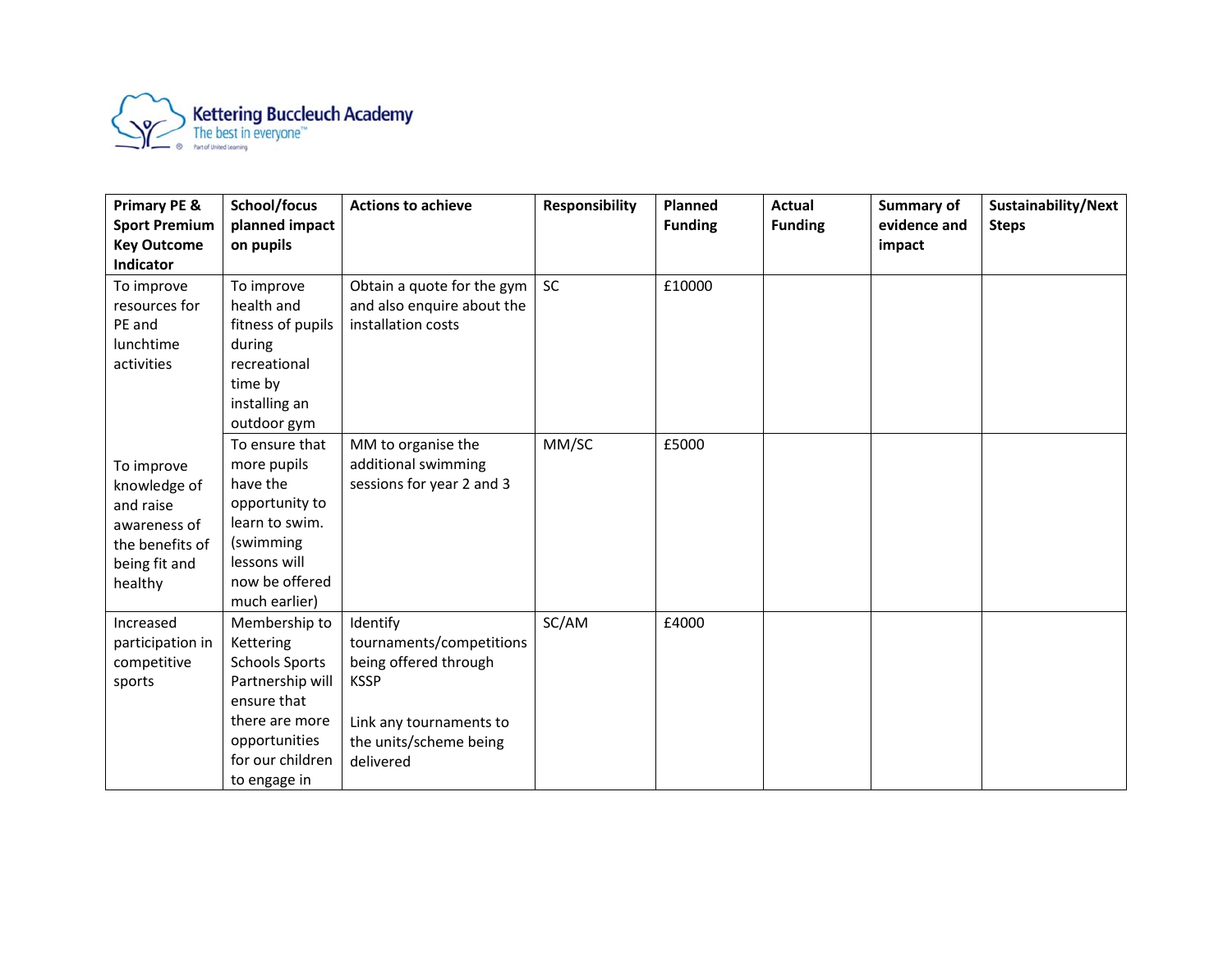

|                                                                  | competitive<br>sports outside<br>of school                                                                                                                                                                   |       |       |  |  |
|------------------------------------------------------------------|--------------------------------------------------------------------------------------------------------------------------------------------------------------------------------------------------------------|-------|-------|--|--|
|                                                                  | This will also<br>open up a wide<br>variety of<br>sports for the<br>children to<br>participate in<br>and in many<br>cases there will<br>be sports that<br>the children<br>have not<br>encountered<br>before. |       |       |  |  |
| To improve<br>resources for<br>PE and<br>lunchtime<br>activities | Young Sports<br>Leaders to be<br>trained to<br>initiate sport<br>and games<br>during<br>lunchtimes                                                                                                           | CC/SC | £2000 |  |  |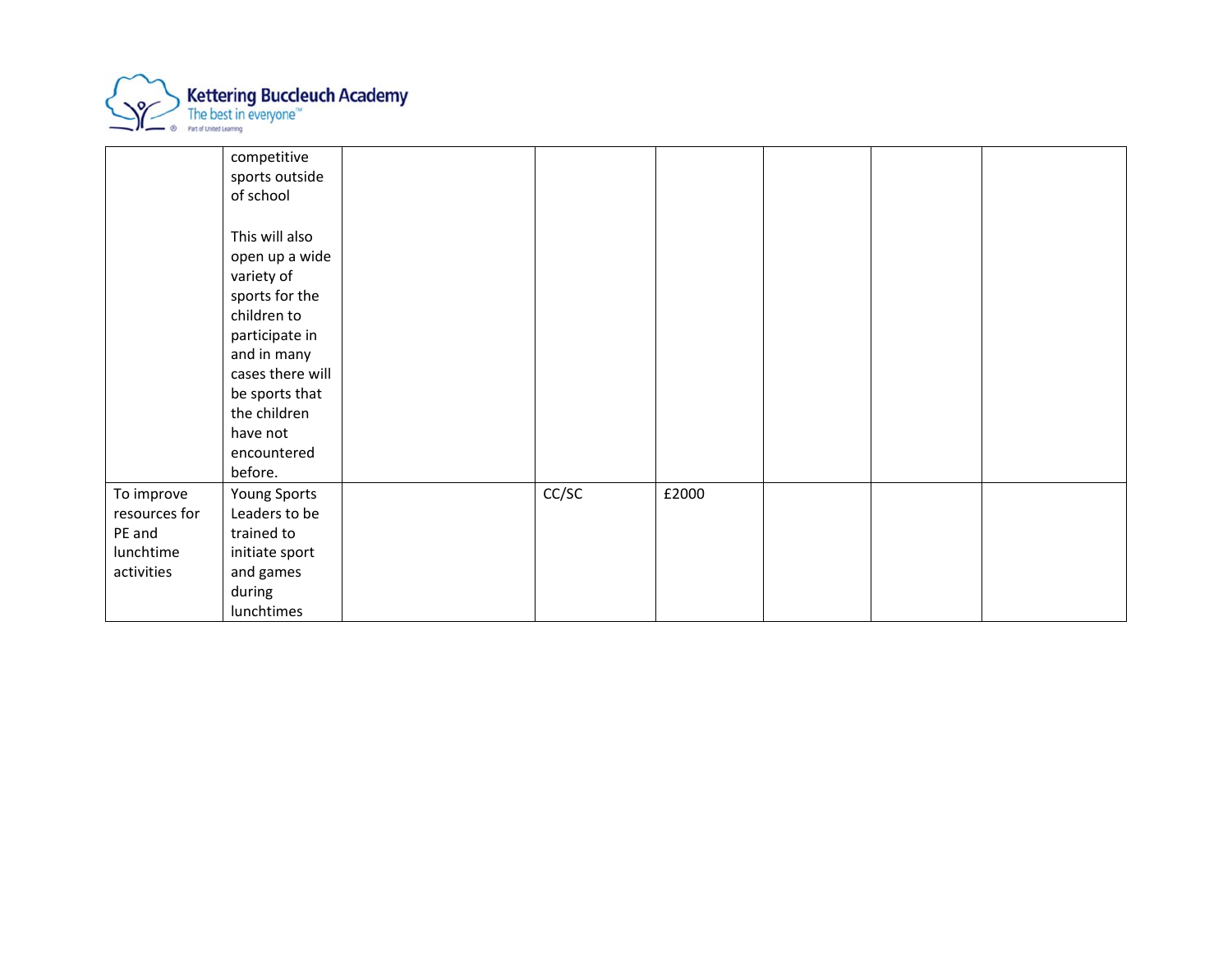

# Sports Premium Funding Impact 2017‐18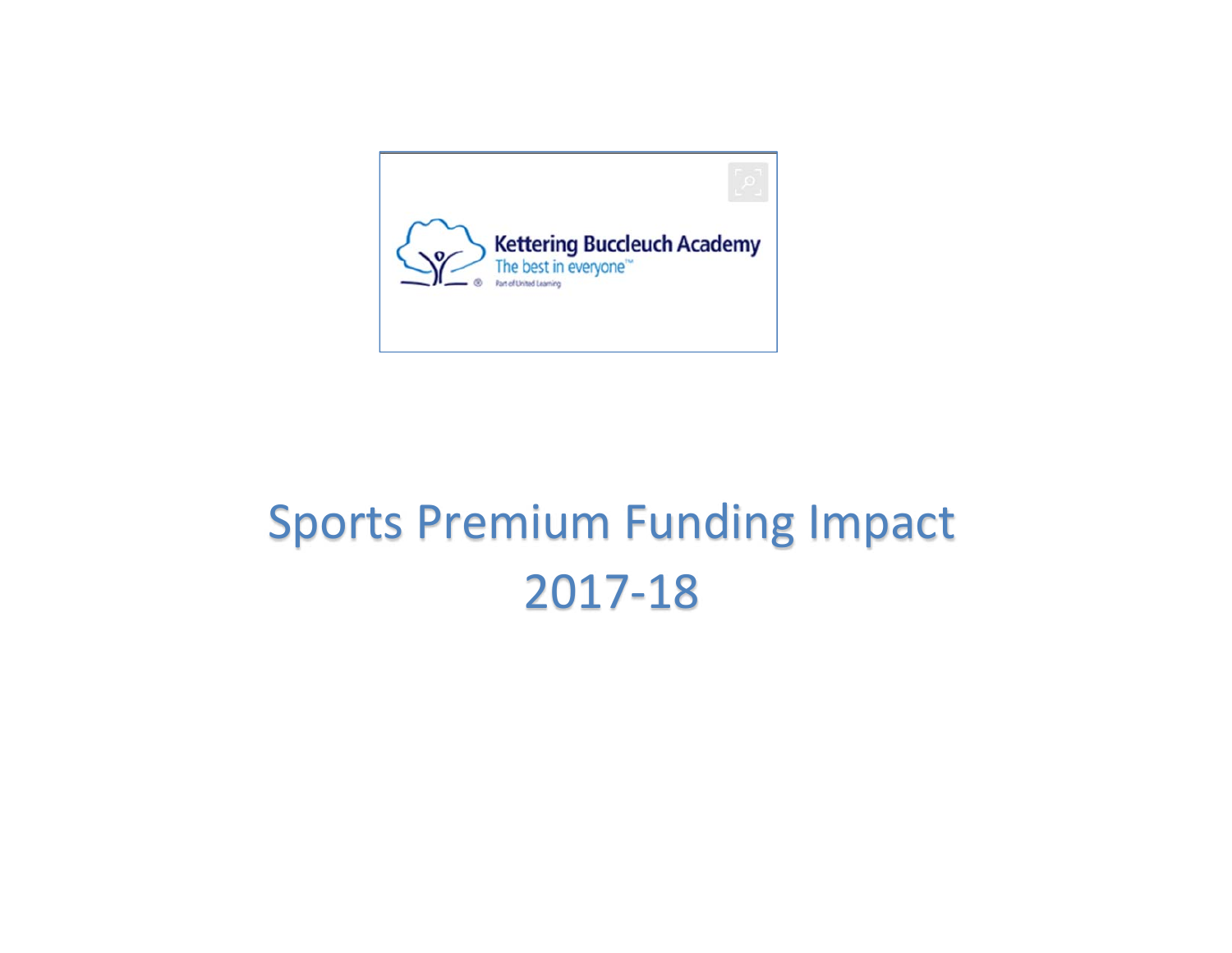Support for review and reflection - considering the 5 key indicators from DfE, what development needs are a priority for your setting and your students now and why? Use the space below to reflect on previous spend, identify current need and priorities for the future.

| Key achievements to date:                                                                                                                                                                                                                                                                                                                                                                                                                                            | Areas for further improvement and baseline evidence of need:                                                                                                                                                                                                                                                                                                                     |
|----------------------------------------------------------------------------------------------------------------------------------------------------------------------------------------------------------------------------------------------------------------------------------------------------------------------------------------------------------------------------------------------------------------------------------------------------------------------|----------------------------------------------------------------------------------------------------------------------------------------------------------------------------------------------------------------------------------------------------------------------------------------------------------------------------------------------------------------------------------|
| We have had gym equipment into our primary hall. This has meant that all<br>children can have access to a quality gymnastics provision. This has also<br>enhanced our free gymnastics club.<br>The profile of sport has raised significantly in our school by offering free sport<br>clubs that are available to all children and the fact that we are part of<br>Kettering Sport Partnership and our children have had access to numerous<br>sporting competitions. | We have found that during free time the children are not always choosing to<br>be active. We therefore want to increase the opportunity for this at break and<br>lunch times by installing an outside gym.<br>We would also like to offer swimming above the statutory guidance as we<br>have found that many of our pupils do not have the opportunity to learn how<br>to swim. |
|                                                                                                                                                                                                                                                                                                                                                                                                                                                                      |                                                                                                                                                                                                                                                                                                                                                                                  |

| Meeting national curriculum requirements for swimming and water safety                                                                                                                                                         | Please complete all of the below*: |
|--------------------------------------------------------------------------------------------------------------------------------------------------------------------------------------------------------------------------------|------------------------------------|
| What percentage of your current Year 6 cohort swim competently, confidently and proficiently over a distance 67%<br>of at least 25 metres?                                                                                     |                                    |
| What percentage of your current Year 6 cohort use a range of strokes effectively [for example, front<br>crawl, backstroke and breaststroke]?                                                                                   | 67%                                |
| What percentage of your current Year 6 cohort perform safe self-rescue in different water-based<br>situations?                                                                                                                 | 45%                                |
| Schools can choose to use the Primary PE and Sport Premium to provide additional provision for swimming<br>but this must be for activity over and above the national curriculum requirements. Have you used it in this<br>way? | <b>No</b>                          |

\*Schools may wish to provide this information in April, just before the publication deadline.

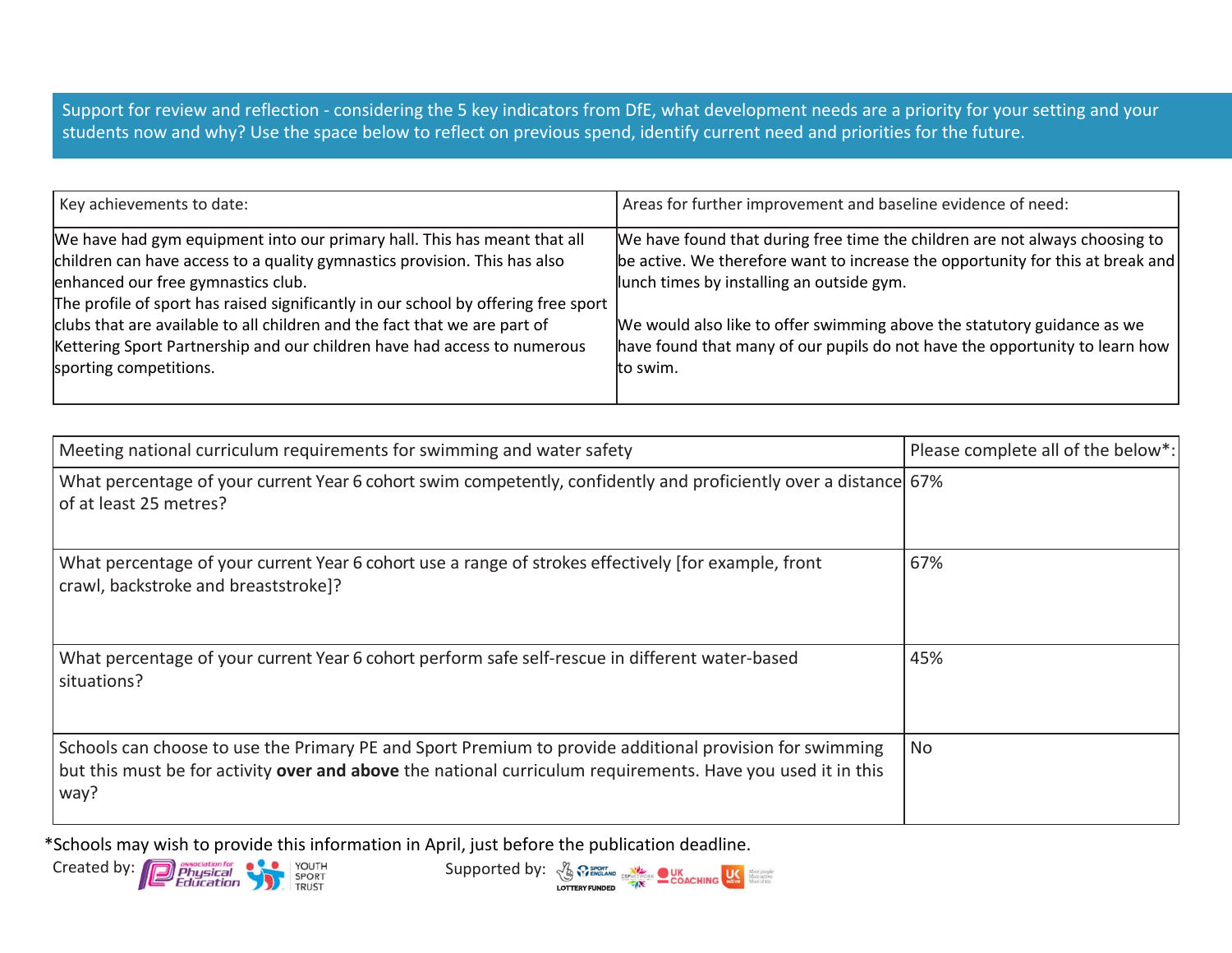## **Action Plan and Budget Tracking**

Capture your intended annual spend against the 5 key indicators. Clarify the success criteria and evidence of impact that you intend to measure to evaluate for students today and for the future.

| Academic Year: 2017/18                                                                                                                                                                                                                                                                          | Total fund allocated: £20020                         | Date Updated: September 2018 |                                                                                                                                                                                                                                             |                                                                                                             |
|-------------------------------------------------------------------------------------------------------------------------------------------------------------------------------------------------------------------------------------------------------------------------------------------------|------------------------------------------------------|------------------------------|---------------------------------------------------------------------------------------------------------------------------------------------------------------------------------------------------------------------------------------------|-------------------------------------------------------------------------------------------------------------|
| Key indicator 1: The engagement of all pupils in regular physical activity - Chief Medical Officer guidelines recommend that<br>primary school children undertake at least 30 minutes of physical activity a day in school                                                                      |                                                      |                              |                                                                                                                                                                                                                                             |                                                                                                             |
| School focus with clarity on<br>intended impact on pupils:                                                                                                                                                                                                                                      | Actions to achieve:                                  | Funding<br>allocated:        | Evidence and impact:                                                                                                                                                                                                                        | Sustainability and suggested<br>next steps:                                                                 |
| To introduce continuous provision at CC to order stock and organise<br>lunchtime to enable students to be<br>more active.                                                                                                                                                                       | different sporting activities during<br>llunchtimes. | 3000                         | This did not have the intended<br>impact we would have hoped for. staff.<br>We need to invest more in staff<br>training in the future so that they<br>are more able to initiate play<br>during lunch times.                                 | More training required for                                                                                  |
| Key indicator 2: The profile of PE and sport being raised across the school as a tool for whole school improvement                                                                                                                                                                              |                                                      |                              |                                                                                                                                                                                                                                             |                                                                                                             |
| School focus with clarity on<br>intended impact on pupils:                                                                                                                                                                                                                                      | Actions to achieve:                                  | Funding<br>allocated:        | Evidence and impact:                                                                                                                                                                                                                        | Sustainability and suggested<br>next steps:                                                                 |
| Brand new gym equipment to be<br>installed in the primary hall. This will<br>ensure that all pupils have access to a<br>quality gymnastics provision.<br>We have also found that children<br>have increasingly low upper body<br>strength. This equipment will help us<br>to combat this issue. | Quotations to be collected.<br>Staff to be trained   | 5260                         | All pupils have now used the<br>equipment and we have a<br>gymnastics club every week that<br>is extremely popular with the<br>children.<br>Pupils who has poor coordination<br>and upper body strength receive<br>interventions run by SC. | We did want to add some ropes<br>but because of the design of<br>the hall there was nowhere to<br>put them. |



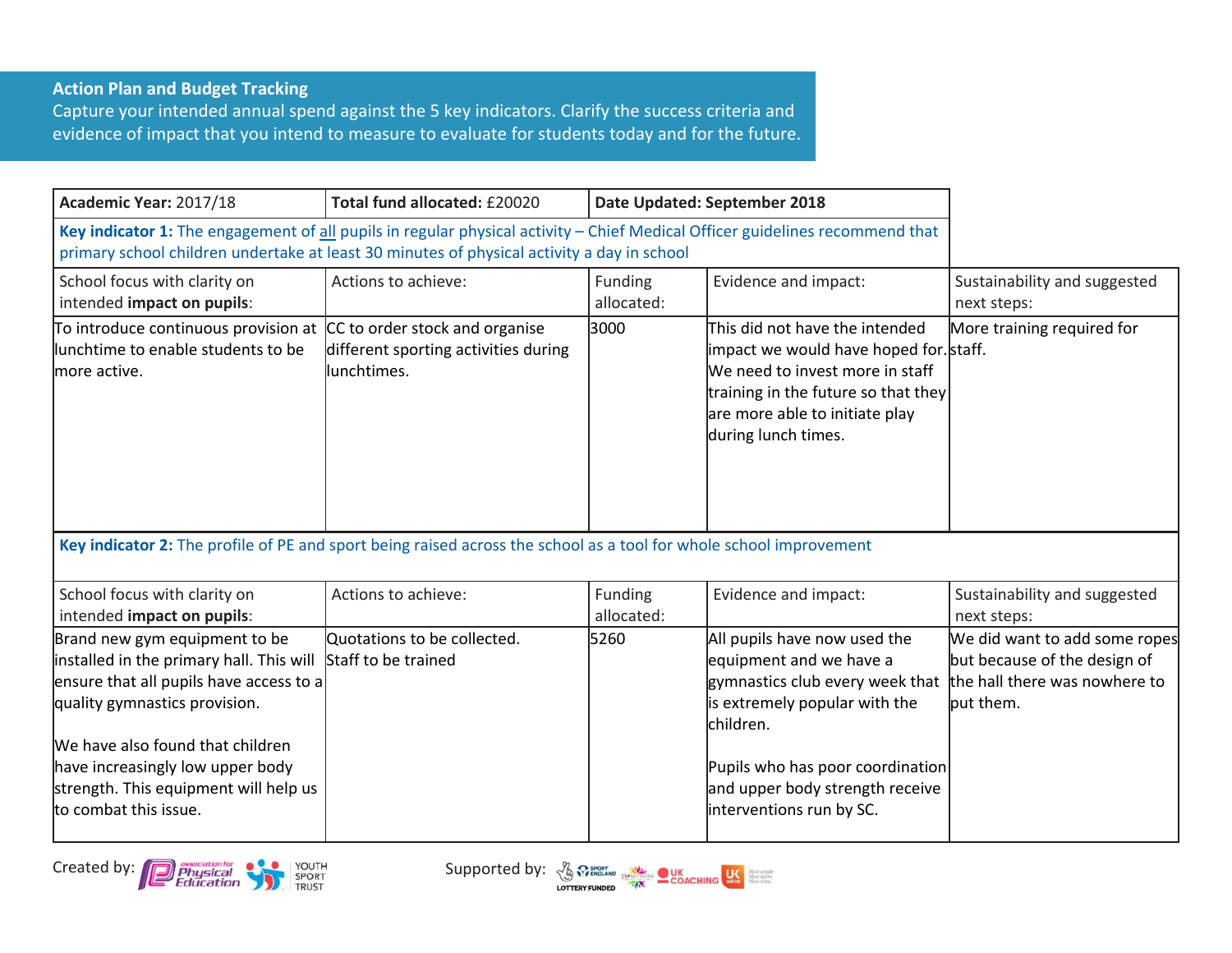| Key indicator 3: Increased confidence, knowledge and skills of all staff in teaching PE and sport                                                                                                                                                                                                           |                                                                       |                       |                                                                                                                                                                                                             |                                                                                                                                                                                                                           |  |  |  |
|-------------------------------------------------------------------------------------------------------------------------------------------------------------------------------------------------------------------------------------------------------------------------------------------------------------|-----------------------------------------------------------------------|-----------------------|-------------------------------------------------------------------------------------------------------------------------------------------------------------------------------------------------------------|---------------------------------------------------------------------------------------------------------------------------------------------------------------------------------------------------------------------------|--|--|--|
| School focus with clarity on intended<br>impact on pupils:                                                                                                                                                                                                                                                  | Actions to achieve:                                                   | Funding<br>allocated: | Evidence and impact:                                                                                                                                                                                        | Sustainability and suggested<br>next steps:                                                                                                                                                                               |  |  |  |
| FA coaches to deliver sessions in<br>school. This will inevitably benefit our<br>children but this will also help to<br>upskill our staff by having the<br>opportunity to observe footballing<br>professionals.                                                                                             | SC to organise timetables.                                            |                       |                                                                                                                                                                                                             | This only really benefitted a<br>small number of staff so we<br>would like to ensure that more<br>staff benefit from this<br>initiative.                                                                                  |  |  |  |
| Key indicator 4: Broader experience of a range of sports and activities offered to all pupils                                                                                                                                                                                                               |                                                                       |                       |                                                                                                                                                                                                             |                                                                                                                                                                                                                           |  |  |  |
| Percentage of total allocation:                                                                                                                                                                                                                                                                             |                                                                       | %                     |                                                                                                                                                                                                             |                                                                                                                                                                                                                           |  |  |  |
| School focus with clarity on intended<br>impact on pupils:                                                                                                                                                                                                                                                  | Actions to achieve:                                                   | Funding<br>allocated: | Evidence and impact:                                                                                                                                                                                        | Sustainability and suggested<br>next steps:                                                                                                                                                                               |  |  |  |
| In the mornings and after school, we<br>will offer free clubs that will be<br>available to all students. This will<br>impact on their confidence and<br>health and fitness.                                                                                                                                 | SC to put together a timetable of<br>clubs.                           | £4350                 | The rate of club take-up is 65%.<br>This is up from 42%                                                                                                                                                     | The before and after school<br>clubs have been very popular.<br>This has been very successful<br>and we will continue to offer<br>this to our students but will<br>allocate school funds as<br>opposed to sports premium. |  |  |  |
|                                                                                                                                                                                                                                                                                                             | Key indicator 5: Increased participation in competitive sport<br>$\%$ |                       |                                                                                                                                                                                                             |                                                                                                                                                                                                                           |  |  |  |
| School focus with clarity on intended Actions to achieve:<br>impact on pupils:                                                                                                                                                                                                                              |                                                                       | Funding<br>allocated: | Evidence and impact:                                                                                                                                                                                        | Sustainability and suggested<br>next steps:                                                                                                                                                                               |  |  |  |
| To enable more pupils the<br>opportunity to participate in<br>competitive sport by joining the<br>Kettering Sport Partnership. The<br>intended impact will allow more of<br>our children an experience outside of<br>our school and our community. This<br>will also increase their resilience and<br>SPORT | AM to sign up and organise events. 4000<br><del>Supported by:</del>   | THE STA ENGLAND       | Pacesetter Sports fixtures.<br>We have entered various<br>KSSP fixtures for all age<br>groups from EYFS - Y6 with a<br>focus of Pupil Premium<br>children attending these.<br>COACHING <b>LAS MANAGERIA</b> | We have entered a total of $16$ This has been really positive<br>and we would like to continue<br>to use the sports premium<br>funding to increase<br>participation in competitive<br>sport.                              |  |  |  |
| <i>Physical</i><br>Education<br>SPORT                                                                                                                                                                                                                                                                       |                                                                       | <b>LOTTERY FUNDED</b> |                                                                                                                                                                                                             |                                                                                                                                                                                                                           |  |  |  |